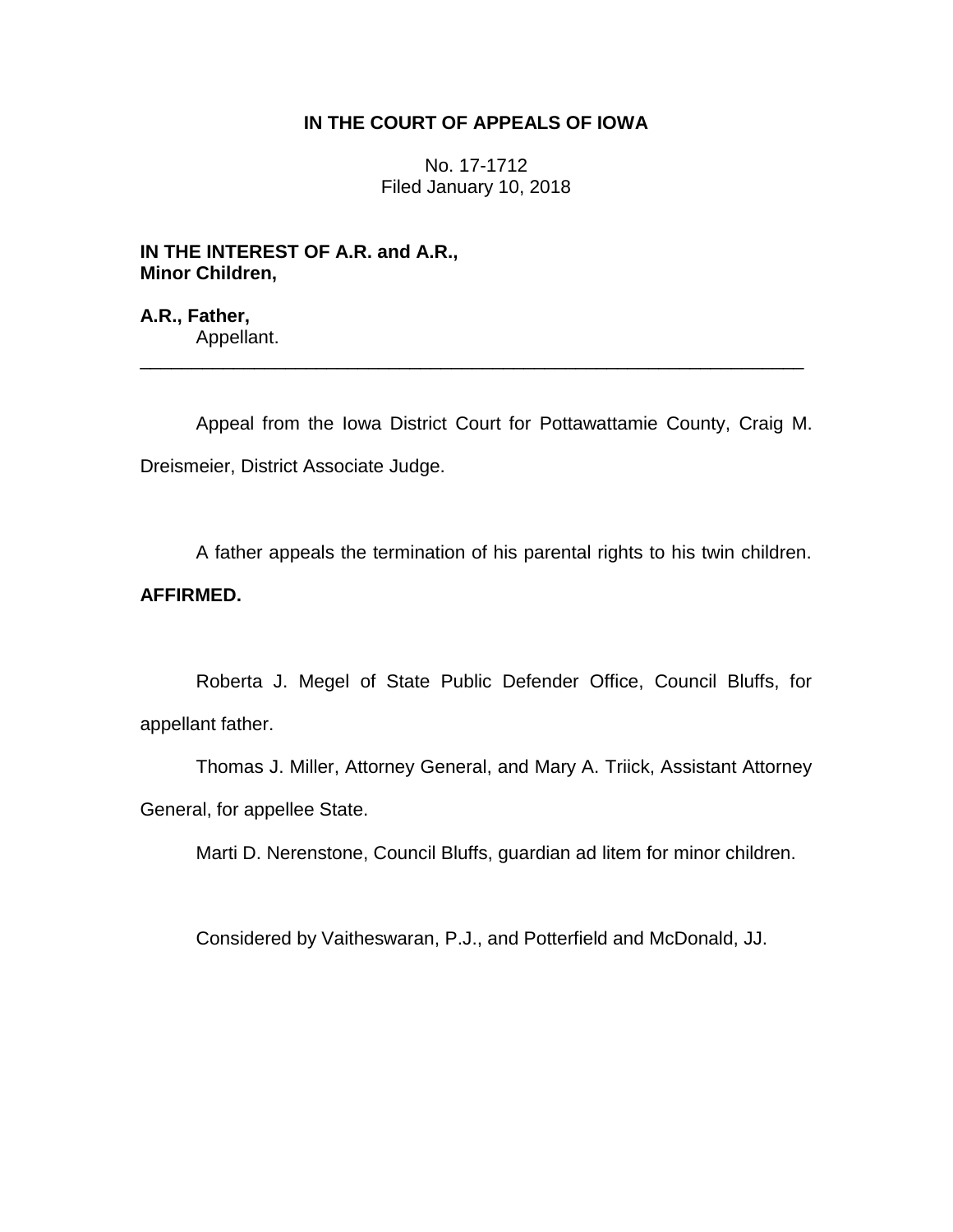#### **VAITHESWARAN, Presiding Judge.**

A father appeals the termination of his parental rights to his twin children, born in 2016. He contends (1) the record lacks evidence to support the grounds for termination cited by the district court, (2) the department of human services failed to make reasonable reunification efforts, and (3) termination was not in the children's best interests.

### *I. Grounds for Termination*

 $\overline{a}$ 

The district court terminated the father's parental rights on more than one statutory ground. We may affirm the decision if we find clear and convincing evidence to support any of the grounds. *In re S.R.*, 600 N.W.2d 63, 64 (Iowa Ct. App. 1999). We focus on Iowa Code section 232.116(1)(h) (2016), which requires proof of several elements, including proof the child cannot be returned to the parent's custody.

The case began with the five-month old half-sibling of the twins, who were still in utero. The father<sup>1</sup> cared for the half-sibling while her mother worked. One day, the mother returned from work to find the infant in severe distress. She was taken to a hospital, where professionals diagnosed her with a skull fracture and subdural hematoma.

The department intervened and questioned the father about events leading up to the hospitalization. He stated he tossed the child into the air and inadvertently let her slip through his hands. The child fell to the floor and soon began breathing oddly.

<sup>&</sup>lt;sup>1</sup> This father was the biological father of the twins. A second man was the father of the half-sibling and a third man was the legal father of the children.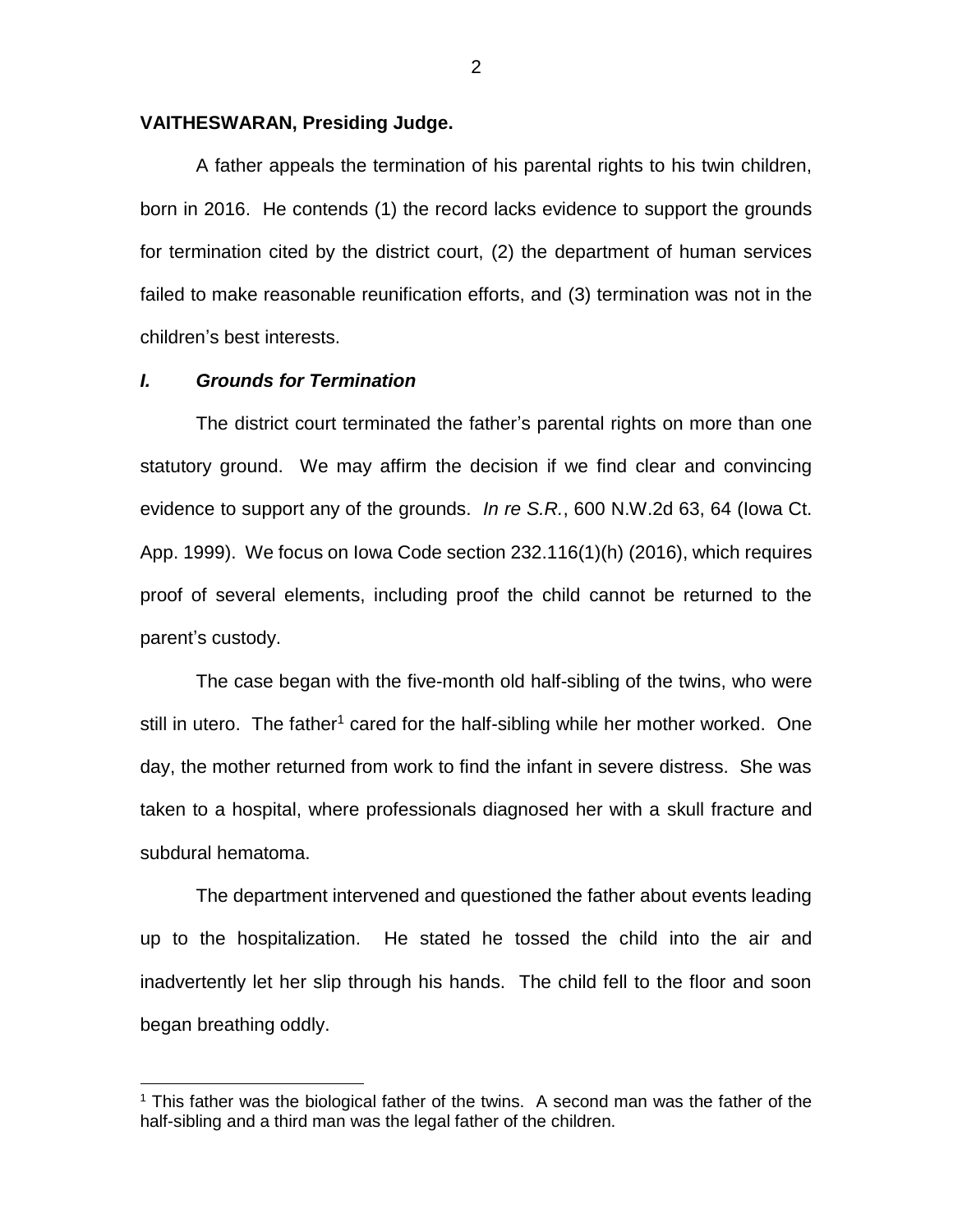An emergency room physician found it extremely unlikely that the child sustained the severe injuries to her head in the type of fall described by the father. The more likely explanation, in her view, was shaking of the baby, which involved greater force than the force occasioned by a fall. The physician later opined the child sustained abusive non-accidental injuries.

The State charged the father with willful injury resulting in serious injury and child endangerment. He was jailed and released on bond, subject to an order prohibiting contact with the child. While on release, he interacted with mother and child at his parents' home. The district court ordered the child removed from the mother's care for facilitating the interaction and the father was jailed for violating the no contact order. The father ultimately pled guilty to the charges, was sentenced, and, two days after the birth of the twins, was imprisoned at the Clarinda Correctional Facility.

In time, the father transitioned to a residential correctional facility. He was slated to begin supervised visits with the twins but violated rules prohibiting drinking and threats of violence directed at staff. The father returned to the Clarinda prison, where he remained for almost nine months. He was paroled twelve days before the termination hearing, moved in with his parents, and underwent intensive parole supervision. The department was to facilitate a supervised visit with the twins but, at the time of the hearing, the father had yet to see them.

 On our de novo review, we are persuaded the father was in no position to have the twins transferred to his custody. He had not met them and squandered the opportunity for regular visits with them while housed at the residential

3